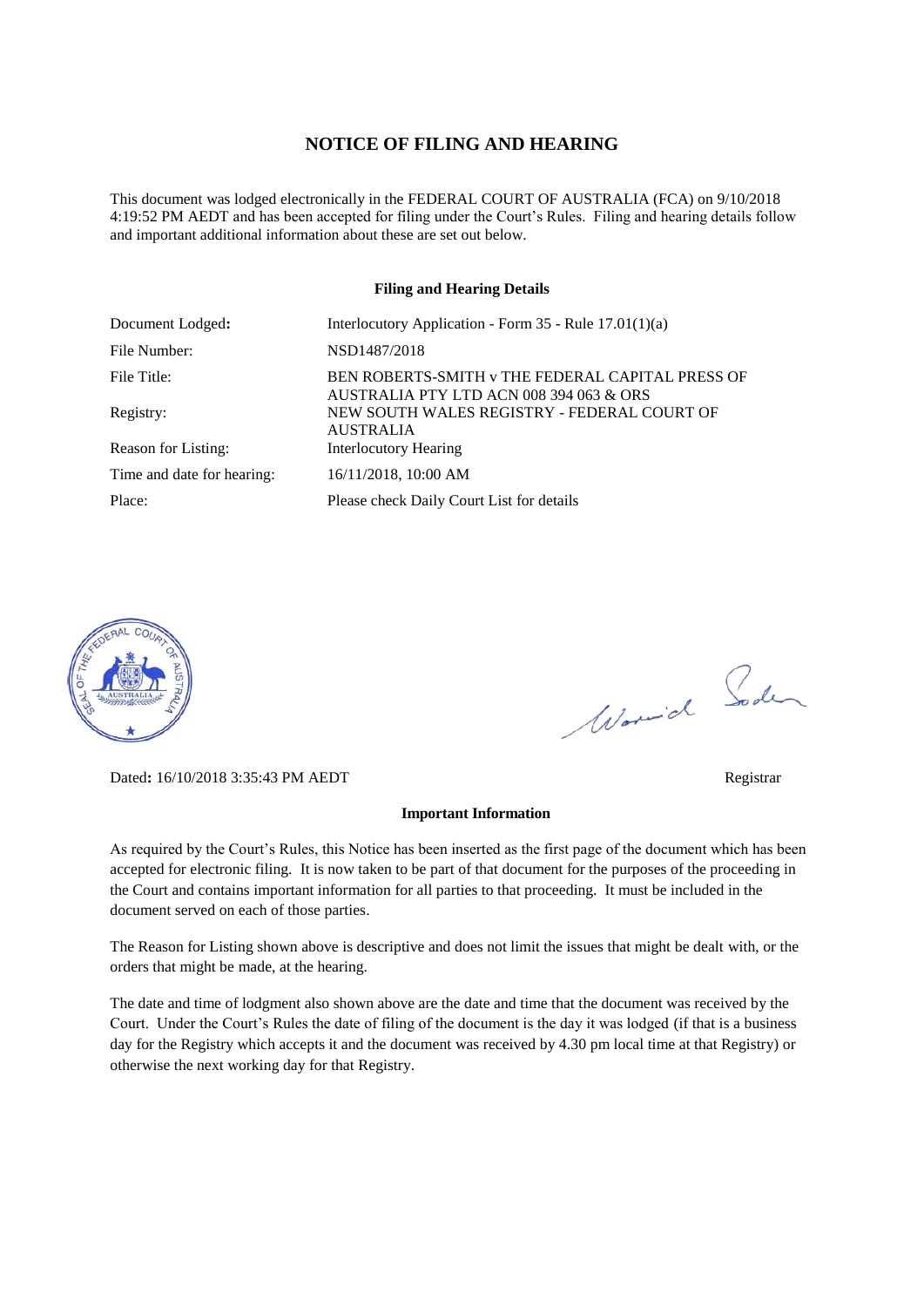Form 35 Rule 17.01(1)

# **Interlocutory application**



No. NSD1487 of 2018

Federal Court of Australia District Registry: New South Wales Division: General

### **Ben Roberts-Smith**

Applicant

# **The Federal Capital Press of Australia Pty Ltd** and others

**Respondents** 

To the Applicant and the Commonwealth of Australia

The Respondents apply for the interlocutory orders set out in this application.

The Court will hear this application, or make orders for the conduct of the proceeding, at the time and place stated below. If you or your lawyer do not attend, then the Court may make orders in your absence.

## **Time and date for hearing**:

**Place**: Law Courts Building, Queens Square, Phillip Street Sydney NSW 2000

The Court ordered that the time for serving this application be abridged to

Date:

Signed by an officer acting with the authority of the District Registrar

|                                        | The Federal Capital Pressof Australia Pty Ltd, Nick<br>McKenzie, Chris Masters and David Wroe, |
|----------------------------------------|------------------------------------------------------------------------------------------------|
| Filed on behalf of                     | Respondents                                                                                    |
| Prepared by                            | <b>Peter Bartlett</b>                                                                          |
| Law firm                               | <b>Minter Ellison</b>                                                                          |
| Tel +61 3 8608 2037                    | +61 3 8608 1088<br>Fax                                                                         |
| Email Peter.Bartlett@minterellison.com |                                                                                                |
| <b>Address for service</b>             | Level 23, Rialto Towers, 525 Collins Street                                                    |
|                                        | Melbourne VIC 3000                                                                             |

[Form approved 01/08/2011]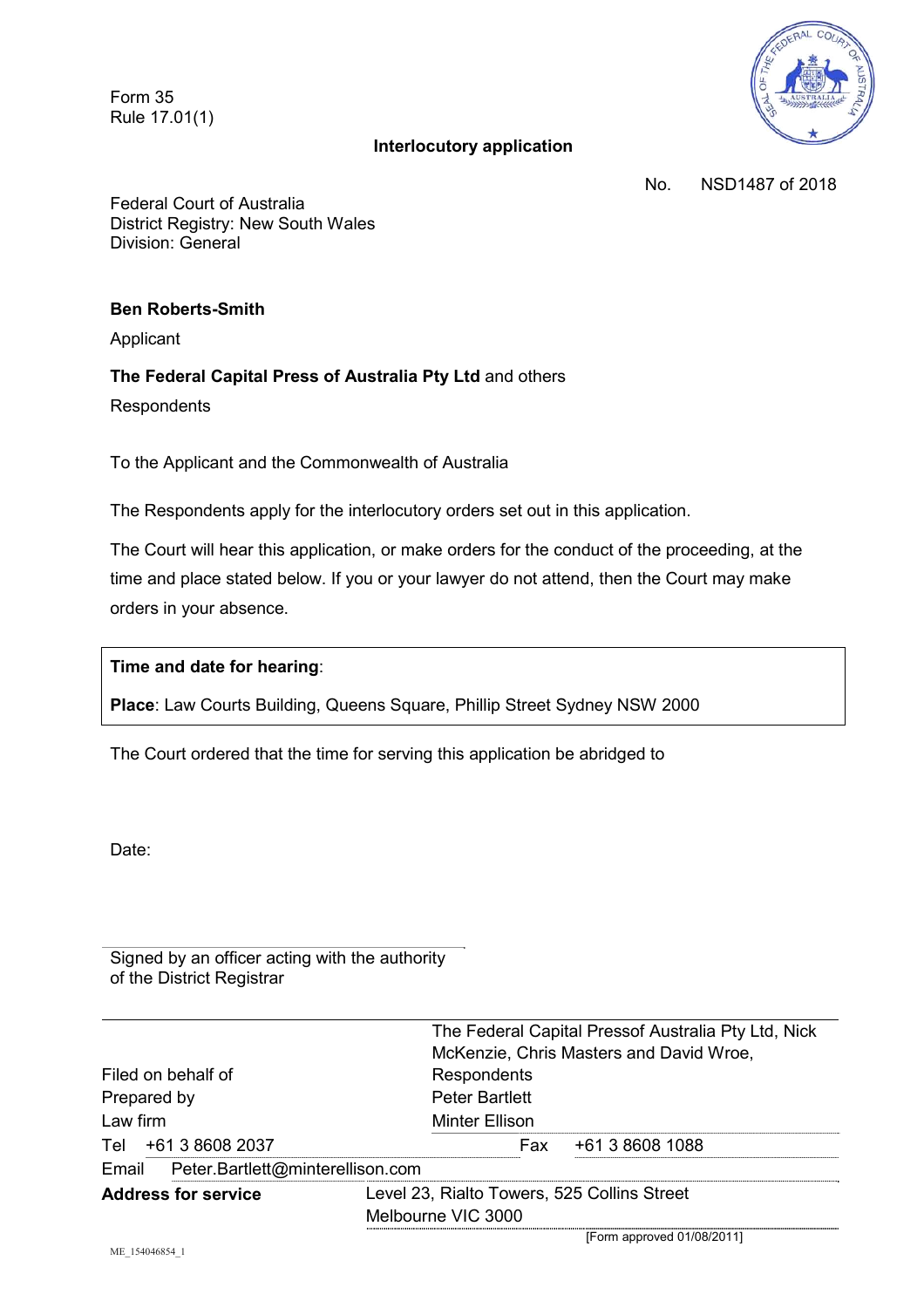

# **Interlocutory orders sought**

- 1. Pursuant to s 37AF of the *Federal Court of Australia Act 1976 (Cth)* (**the Act**) and on the grounds referred to in  $s$  37AG(1)(b) and (c) of the Act, there is to be no disclosure of information that identifies, or tends to identify, the persons referred to in the Confidential Annexure to the Defence to Statement of Claim as Person 1 to Person 16 inclusive.
- 2. Pursuant to s 37AF of the Act and on the ground referred to in s 37AG(1)(c) of the Act, there is to be no disclosure of information that identifies, or tends to identify, the person referred to in the Confidential Annexure to the Defence to Statement of Claim as Person 17.
- 3. Pursuant to s 37AF of the Act and on the grounds referred to in s 37AG(1)(b) and (c) of the Act, that no person may publish or cause to be published the Confidential Annexure to the Defence to Statement of Claim.
- 4. Orders 1, 2 and 3 do not prevent disclosures to and between the following people:
	- (a) Judges of this Court;
	- (b) necessary Court staff (including transcription service providers);
	- (c) the parties;
	- (d) legal representatives of the parties instructed in these proceedings, including inhouse counsel of the first respondent;
	- (e) witnesses or proposed witnesses in the proceedings;
	- (f) Commonwealth Ministers;
	- (g) the Secretary of the Department of Defence, officers of the Department of Defence, and legal representatives of the Secretary, the Inspector-General of the Australian Defence Force, and Assistant IGADFs; and
	- (h) judicial officers and necessary staff of any court hearing an appeal from any decision made in the course of this proceeding.
- 5. Orders 1,2 and 3 apply until further order.
- 6. Such further or other order as the Court thinks fit.

## **Service on the Applicant**

It is intended to serve this application on the Applicant and on the Commonwealth of Australia.